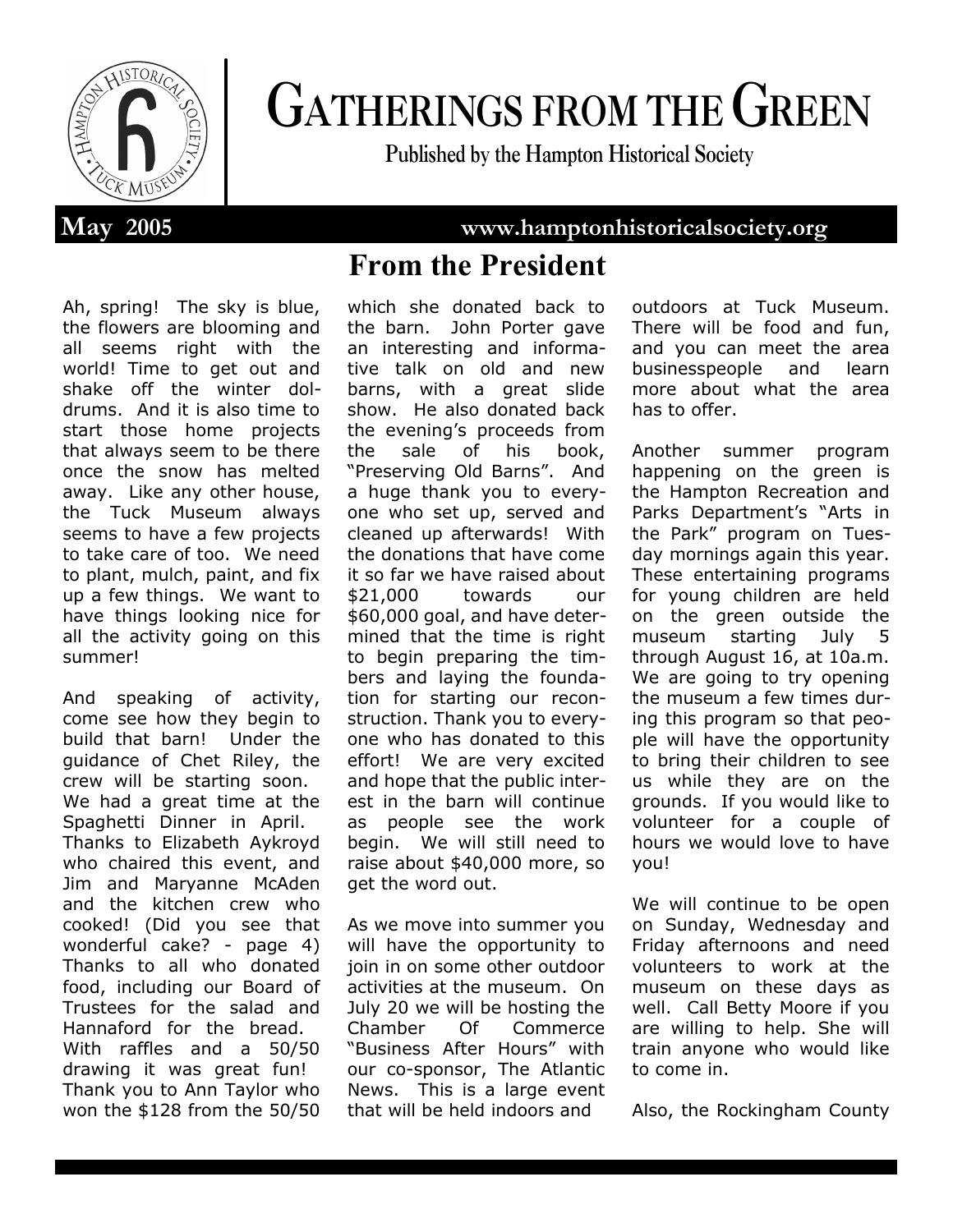# **PAGE 2**

Crafters will be holding their summer crafts fair on the green August 6, 9am – 3pm. They are planning to have face painting, a clown and a strolling musician. We will have the museum open during this time as well.

Our programs are ongoing. Check the schedule for dates and times, a well as location. The information is also available on the website. We have enjoyed some excellent programs, and have more to come. I hope you will join us at these entertaining and educational events. Our programs are free and suitable for all ages. Bring a friend!

Don't forget the Pig Roast is coming on September 17. This is our major fundraising event of the year. Tickets are \$20, with kids 12 and under free. (Tickets will be available starting in August.) The event has great food, entertainment, a silent auction, 50/50 and more!

I am taking this opportunity to thank the board of trustees for being such a great group of caring volunteers! They really have been a great group to work with and I look forward to our continued movement into the future. Speaking of this, did you know that we won an award from the Chamber of Commerce? It is the "Faith in the Future" award, and was won largely due to last year's efforts in updating the museum building and grounds. Of course it was a group effort and we all share

in this award, but I think Ben and Betty deserve kudos for all the time and work that they put into the project. And of course, the Boy Scouts from troop 177 who worked on various projects towards their Eagle Scout awards. We truly must look to the future to preserve the past, and I believe we are heading in the right direction.

One last item from me; Hannaford Supermarket will again be giving the month of June proceeds from the donation kiosk located in the front of the store to HHS. They have generously donated to many of our events and we truly appreciate all they do for us! If you are shopping at Hannaford stop by the service desk and tell Cindy thanks! And don't forget to throw a little of your change into the kiosk. Thanks!

So, mark your calendar with the upcoming programs and events and plan to join the fun! I hope to see you soon!

Sammi Moe

#### **Book to Press**

*Postcard History Series: Hampton and Hampton*  **Beach** is currently being printed through Arcadia Publishing and should be available by mid-summer. Elizabeth Aykroyd and Betty Moore co-created the book along with a number of volunteers. Gerald Miller scanned the postcards for closer examination and sought out many

of the sites as they are today, Percy Annis helped with research, Jodie Millette, Carol Keating, and Nancy Coes did the proofreading. Lifelong resident Eleanor Young provided valuable information on the area and also checked facts. The images used were drawn from our extensive collections of postcards that the Tuck Museum is fortunate to own, and were selected to the show the changes in Hampton from the late 1800s to the mid 1950s.

The book begins with the changes in the landscape as the town grew from a farming and fishing village to a tourist destination and residential community. The postcards illustrate the development of North Beach and Great Boar's Head, the Main Beach , Hampton River and Hampton Center as the railroad, trolley, and finally the interstate developed the area. It also shows architectural changes of hotels, motels, cottages and homes.

The book will be available at the museum for \$19.95. The proceeds from the sale of the book will be used for museum operations.

### **MISSION**

The mission of this organization shall be to promote and honor the history and heritage of the town of Hampton, New Hampshire and its founders and inhabitants; and to preserve such history for future generations.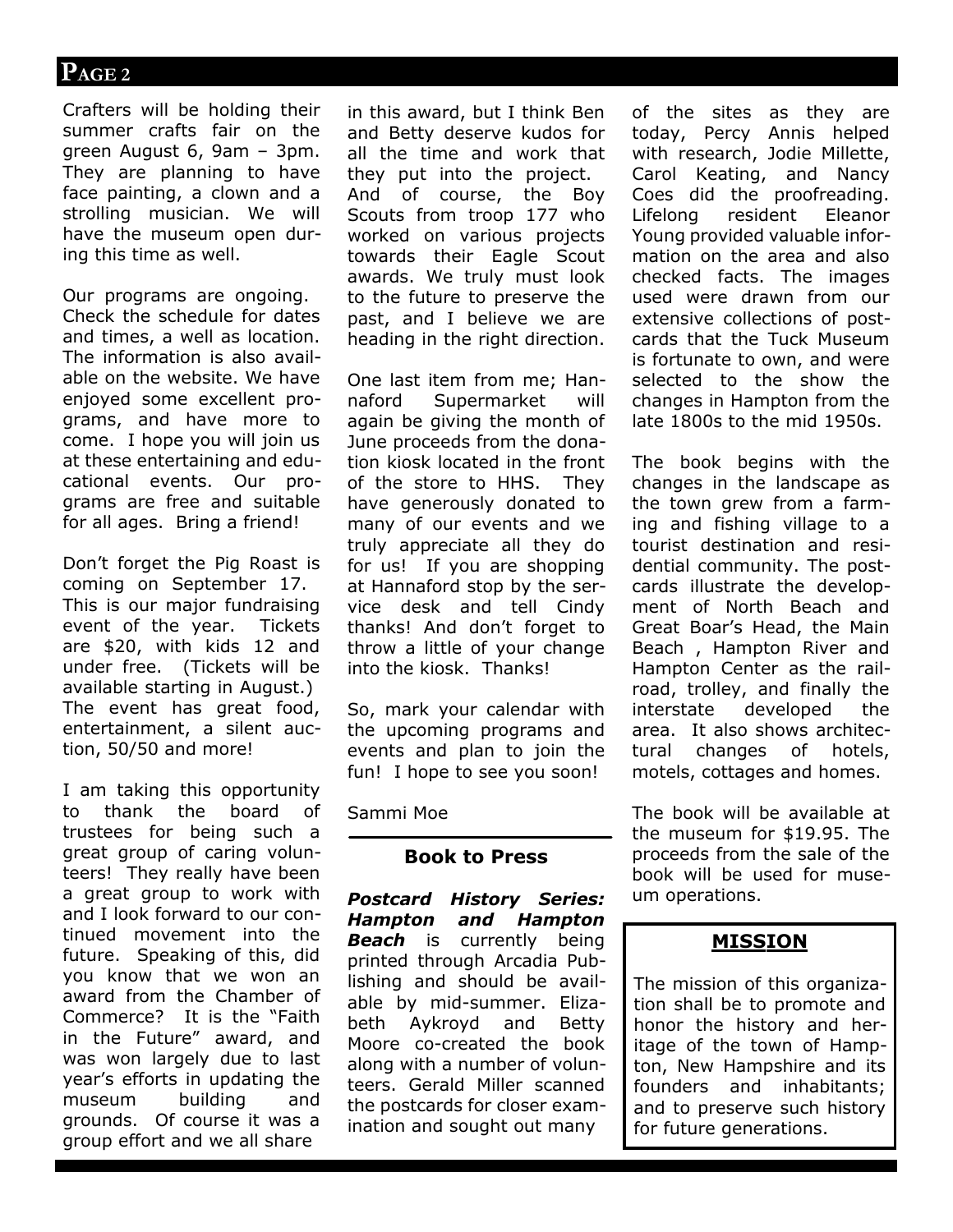#### **Tuck Museum Director's Report**

The past winter flew by as a group of us worked on the book Postcard History Series: Hampton and Hampton Beach. The pace was hectic and the draft of the book was finished in six weeks in order to be ready for tourist season. However, Elizabeth Aykroyd says it really took years of learning about the community to be able to complete the book in that short time frame. There is an accompanying article in the newsletter that goes into more detail about the project.

The Civics Group of the Hampton Monday Club toured the museum in April. We are the repository for their records and have club scrapbooks going back to 1927 (with yearbooks going back to 1908). The early homemade scrapbooks are in fragile condition, but the richness of content is amazing. In addition we have the complete Hampton Garden Club records from their founding in 1925. These added to the many personal scrapbooks, photo albums, diaries and personal papers that have been given to the museum over the years provide a rich social history of Hampton.

Each month our web site expands– right now we are in the process of putting more of our photograph collection on our web site for easy access. Check out:

www.hamptonhistoricalsociety. org

President, Sammi Moe, mentioned in her article the "Faith in the Future" award that was given to the Tuck Museum by the

Hampton Area Chamber of Commerce. The Trustees, realizing we have to meet the needs of the community, approved a year or more of building renovations resulting in easier accessibility for visitors, members and school groups. In addition, two exceptional Eagle Scout projects led by Chris Larivee and Jonathan Coulp-Yu of Troop 177 were completed. The work done with the quick thinking and assistance of the Hampton Heritage Commission gave us the ability to save the post and beam structure of the Leavitt House Barn, which is now waiting to be reconstructed on museum property.

One of our long time volunteers, Sparky Waltz, passed away recently. He was one of the original catalogers, starting with us in the early 1990s. Sparky was a retired physicist who in his professional life worked in the early days of microwave technology, but his interests extended far beyond that to history, genealogy, biology, and Native Americans. Whenever he came in to volunteer he had something to show us, or would share some obscure (but very interesting) fact. He will be greatly missed, but his presence is evident in the volume of work he completed for the museum.

Our winter membership drive brought in 150 new members. We welcome both old and new members to visit Tuck Museum this summer. With air conditioning in the main building and adjoining playgrounds and picnic tables we make a nice destination. Come and visit.

Betty Moore

#### **WW II Program**

World War II New Hampshire: The War at Home will be presented on Wednesday, June 15 at 7 PM at the Lane Memorial Library. More than 60 years later we can still witness the effects of World War II. Using a one-hour video documentary, this program looks at life in the Granite State during the Second World War- its impact on citizen's lives and actions, how it redefined the way we work and play and the way it changed child-rearing.

Leading the discussion will be Lawrence Douglas, PH.D., recently retired from Plymouth State University who served as Command Historian under General Schwarzkopf during Desert Shield/Storm. The NH Humanities Council sponsors this program. Refreshments will be served. For more information contact Betty Moore 926-2543.

#### **Beach Days**

A group of us from HHS is taking on a section of Hampton Beach for a monthly cleanup, working in conjunction with the



Blue Ocean Society For Marine Conservation.

This is a great way to do something to help the environ-

ment while getting a bit of exercise.

Anyone who would like to help or wants more information please call Sammi at 929-0881.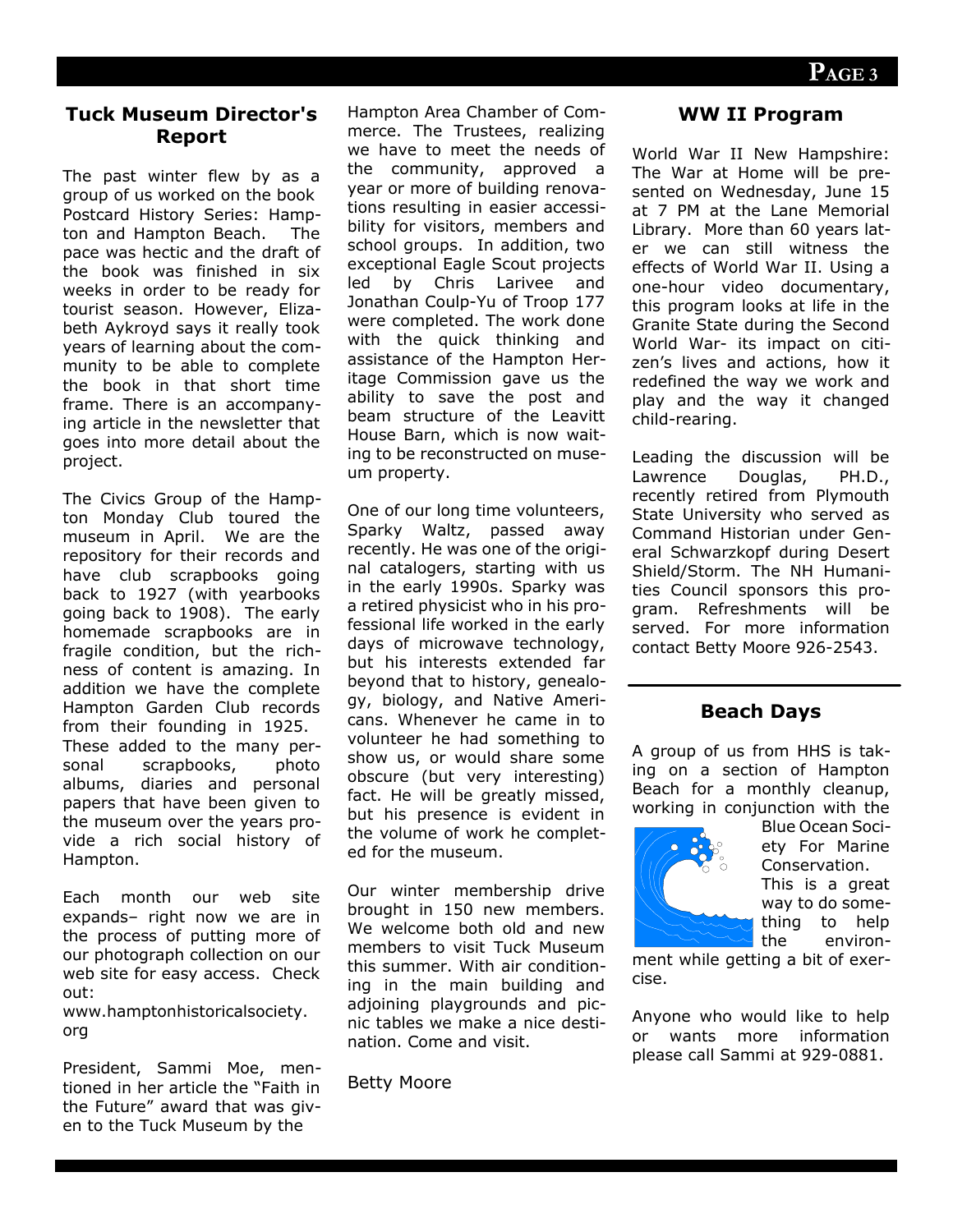## **PAGE 4**



#### **Have you seen this man?**

This is Dave DeGagne, our new Buildings and Grounds chairman. Dave is a very talented guy who can fix just about anything. He built the replica of the barn that we have on display at the museum. He has quietly fixed a number of things around the museum and we are really pleased that he has taken on the responsibility of this committee. (Volunteers to assist are always welcome!)

# **Bringing back the Barn**

The Society has been busy on two fronts working on the Barn project. Our first goal is to raise the monies needed for the foundation, roof and other materials needed to raise the barn again. Our second job is to plan the details of the project, cost estimates, materials selections and siting the barn on the Museum grounds. We have good progress on both items.

The barn construction committee has meet several times over the winter and spring and the group includes Chet Riley, Dave DeGagne, Percy Annis, Bud DesRochers, Bob Wallace, Ken Lobdell and Ben Moore. Many of the Society Trustees also have attended the meetings.

We have finalized the decisions on the materials we will use in the reconstruction and have determined the location (east of the Fire Museum, north from the main museum building) and will now apply for the building permit and start on the excavation and concrete work. Later this spring we will inventory the timbers and begin the repair work as necessary to reuse them. If you are interested in helping please give us a call or an email (info@hamptonhistoricalsociety.org or 926-2453). We will call you when workdays are planned.

We have not raised all the money necessary for the completion of the job and always welcome your donations to go towards the successful raising of the barn.

**Board of Trustees** President Sammi Moe Vice President Linda Metcalf Secretary Elizabeth Aykroyd Treasurer Bob Dennett **Trustees** Percy Annis Bud DeRochers Tom Dwyer Catherine Fletcher Dyana Martin Ben Moore Pat Morgenstern Catherine Redden Dann Shaw



Cake from recent Barn Fund-raising Dinner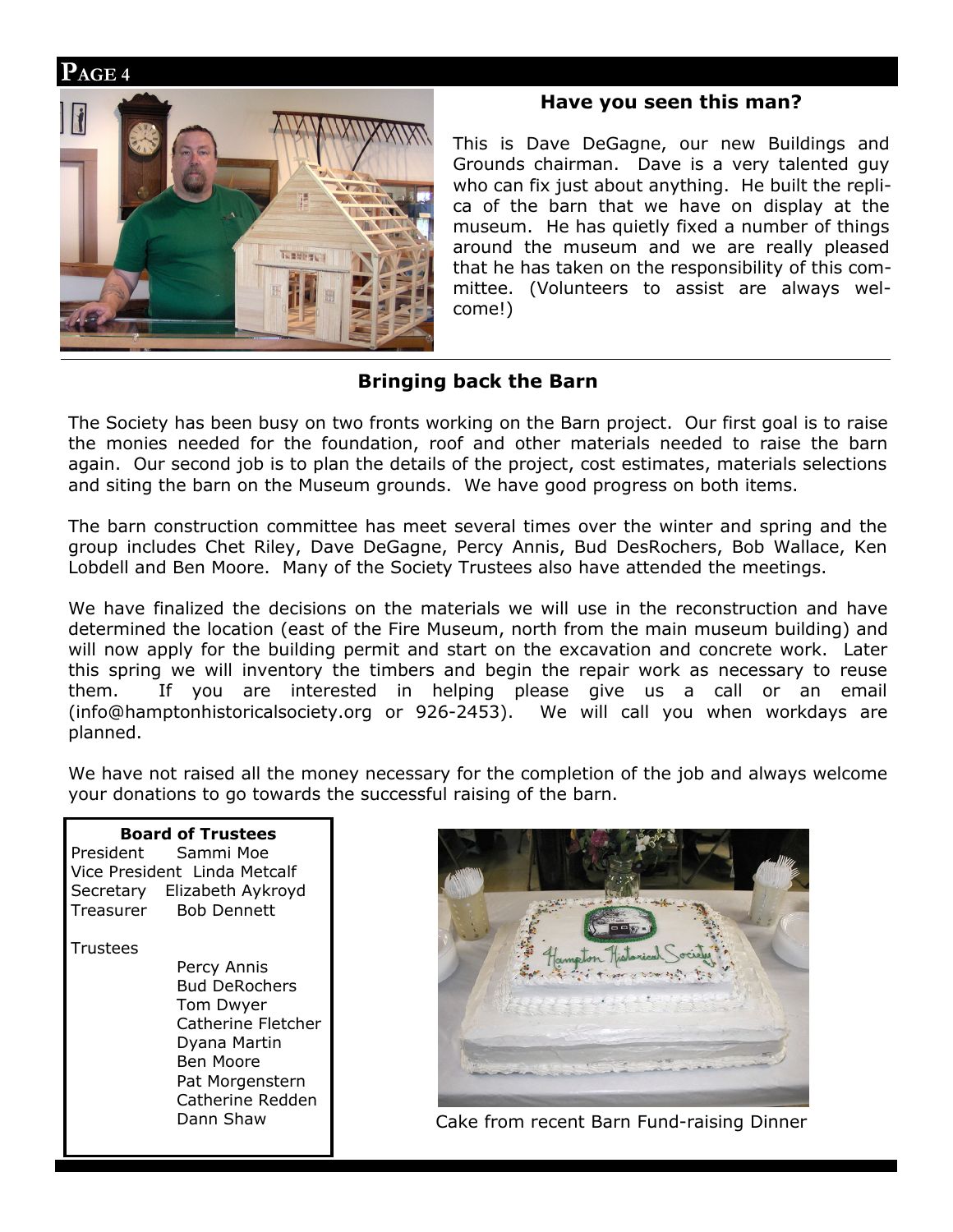# **Update on Fund Raising for the Raising the Barn**

As we go to press we have received over \$21,000 towards our goal of \$60,000 to bring back the Barn. See our report on planning for the reconstruction elsewhere in the newsletter. A list of the donors to the fund since February 1, 2005 follows; donors of \$100 or more will be listed on a plaque in the completed barn.

#### **Donations of \$1,000 or more**

Al & Clarice Casassa Catherine Fletcher Arnet & Anne Taylor

#### **Donations of \$251 to \$500**

Bob & Virginia Wallace Tom & Bev Dwyer

### **Donations of \$101 to \$250**

Ronald Bourgeault Kenneth McVicar The Ocean Wok Restaurant, Matthew Fan Edward Tuck

### **Donations of \$100**

Patricia Bancewicz Robert Bridle Hugh J. Cassidy Clair Acura North Robert B. & Elizabeth H. Field, Jr. Stanley A. Hamel Marguerite Jester & Bernice Marzinzik Marcia H. MacIntosh Don & Ann Morton Allen G. Palmer Bruce & Ann Pierson Cliff & Kate Pratt Preston Real Estate Fred J. Schaake Seabrook Station- FPL Helen Smith US Gas of Hampton Ken & Carol Walker

#### **Other donors**

J. Kenneth Cozier Jr. Bud Desrochers Mary Jo Haskell Colonel Wilbar & Edith Hoxie Anita Kimball Joseph F. Ohlund



# **Annual Fund Donors**

We greatly appreciate all donations to the annual operating budget. The listing of donors to the annual fund from February 1 to May 10, 2005 follows:

Clara Arnold Tom & Ginny Bridge Mr. Hugh J. Cassidy Louis & Mary Dambrosio James & Mary Dargon Jean DeZarn Judith & Amanda Geller Katrin Grant John & Tracy Kelly Vivianne Marcotte John K. Martin Mr. & Mrs. Kenneth McVicar Mr. Ralph A. Moulton, Jr. Terrance Mulryan Mr. & Mrs. Stacy R. Noyes Lawrence & Barbara O'Brien Mrs. Ella Louise O'Donnell Peter Olney & Family Geraldine Ross Mr. Richard A. Stebbins Bill & Cynthia Trafidlo Steve & Linda Trofatter Mr. Edward Tuck Mr. & Mrs. Robert D. Wallace Kathleen Waltz Art & Mickey Wardle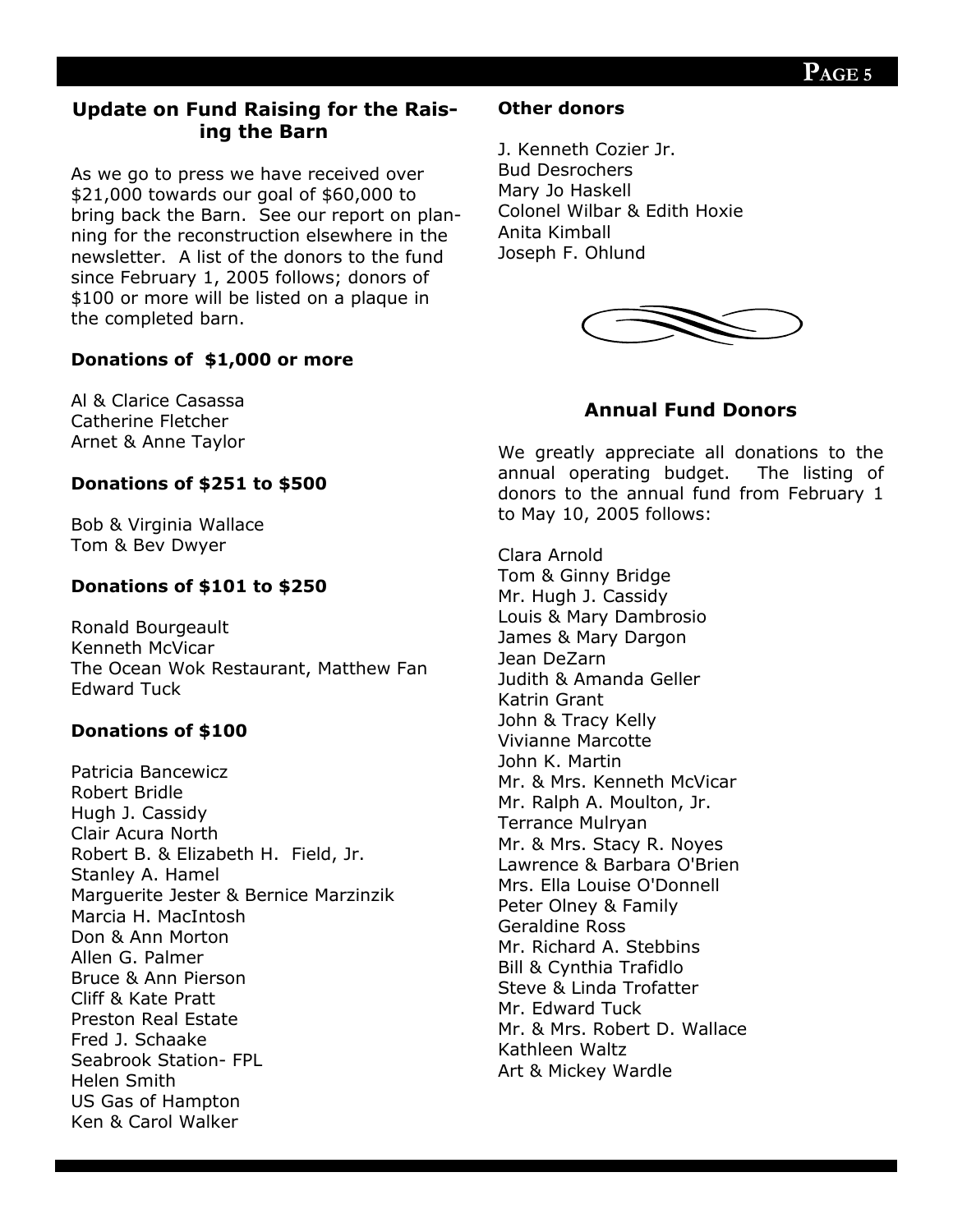#### **New Members Appeal**

In February the Society mailed a membership appeal to a broad section of Hampton residents. We were very pleased with the results. We added over 150 members as a result of the mailing. The names of our new members follow, and we plan on welcoming them to the Society at an Open House on May 15.

Mr. Timothy V. Andersen Mr. & Mrs. Tony Andronaco Clara Arnold The Richard Ascanio Family Patrisha E. Bartelt Richard & Marcia Blatchford Tom & Ginny Bridge Dan & Jan Bryant Robert Cardin Linda Carter & Family Warren & Frances Caster Joanne Castiglione The Chooliian Family John & Julie Cochrane Pamela & James Correll The Kevin Cushing Family Mr. & Mrs. Kreon Cyros Louis & Mary D'Ambrosio James & Mary Dargon Carlene M. Dillon Glyn P. Eastman Eric & Alicia Fachon The Matthew Fan Family Jack & Carol Feeney Bob & Pam Frese Judith & Amanda Geller Matt & Dot Gooby Cheryl Goryl Katrin Grant Mrs. Donald W. Grogan Mary Lee Hames David W. Hamilton Paul & Irene Harrington Alan Hartnett & Family David Hartnett Kathleen & Bob Jackson

Roy Jones John & Tracy Kelly Arthur & Jeanne Kenison Mark & Linda Klauser Leonard & Kathleen Kopala Anne C. Kutlowski Lamie's Inn & The Old Salt Restaurant Guy & Davina Larivee Warren & Nancy Leavitt Ken Lobdell Diane Lupo Vivianne Marcotte James & Judy Margarita John K. Martin Marie A. Matthews Mary McCarthy Mrs. Ann T. Melkonian Gerald H. Miller & Family Rose Marie Moody Terrance Mulryan Kristen L. Murray Lawrence & Barbara OBrien Nils & Annie Ohlson Peter Olney & Family Charles W. Park Gail Paul & Family Sue & Rob Pickard Kate & Steve Portrie Roger Quandt & Family George & Carol Rioux Jean & Beverly Robitaille George & Patricia Rodan Geraldine Ross Simeon Schlis & Family Rosemarie Schwartz Lisa & Lee Shaw Nancy Shinners Richard & Christine Silverman Mr. & Mrs. Chris Singleton Kathy Sowerby & Family Halcyon Hobbs Springer Johngy & Marie Stewart Michael & Katharina Stiers Howard & Nancy Stiles William H. Sullivan & Family Roger A. Syphers Bill & Cynthia Trafidlo Dick & Kathy Traut Steve & Linda Trofatter

John & Jennifer Troiano Scott & Amy Vandersall Susan Walker Len & Carol Walker Art & Mickey Wardle Amy & Jeff Waterhouse Rodney & Susan Watterson Martha C. Williams William C. & Nenita B. Winkley

#### **Education Committee**

We will be hosting the third grade classes in June this year. They will be taking a trolley ride around town to see many historic sites, and then a visit at the Pine Grove Cemetery to learn about some of the ancestral residents, on June 2 and 3. On June 15 and 17 the classes will be visiting with us at the Tuck Museum for a tour through the grounds and buildings while learning about Hampton as a community in its early days. Anyone who would like to help with the presentations please call Sammi at 929-0881, or Betty at 926-2543, or the museum at 929-0781. We appreciate all help and will be happy to train you to work with the education committee.

#### **In Memoriam**

On behalf of the board and all of HHS we extend sincere sympathy to Kathleen Waltz , wife of Maynard, "Sparky" Waltz. Sparky passed away on March 31, 2005. He was a wonderful person whose quiet manner and great intelligence will be missed at the Wednesday morning work parties.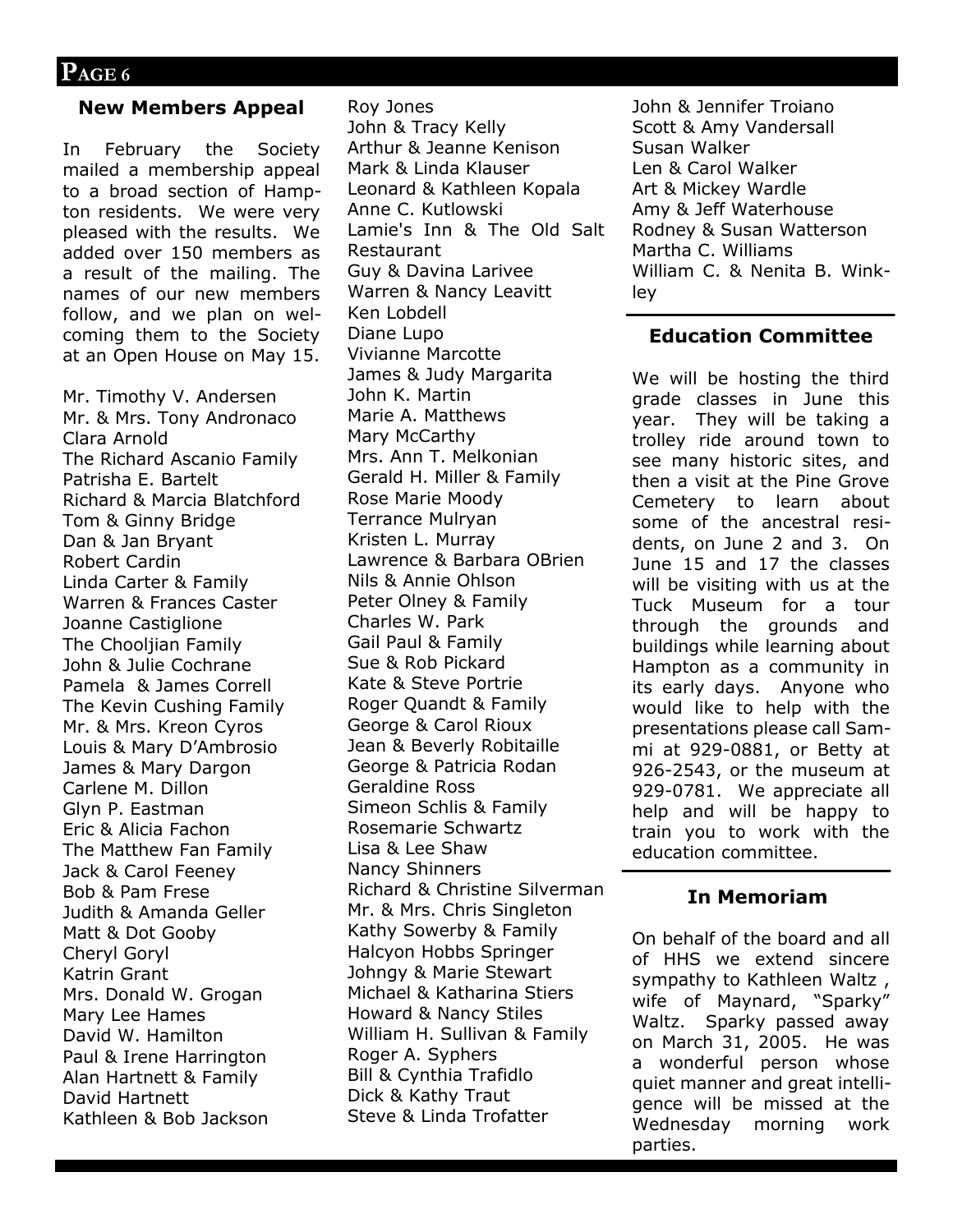## **2004 Acquisitions to the Museum**

An eclectic group of items were given to the museum from a "red riding hood" wool cape c. 1780s to a newspaper tube (don't laugh - when was the last time you saw a rotary dial telephone).

Front page of the ManchesterUnion 1864, advertising the Union Hotel, Hampton Village gift of Charles Park

WWII Red Cross poster, Salt March Land Donation Certificate of Appreciation, 1963 (townspeople gave their salt marsh land for conservation) Ansell and Irene Palmer

Postcards, Atlantic News newspaper tube, placemats of local scenes from Doug and Elizabeth Aykroyd

USS Hampton hat and pin, slides of Hampton Center and Hampton Beach 2004 – Betty Moore Bob Howard gave sheet music "Lets go Down to Hampton Beach", Hampton Beach" and audiotape of Bill Elliot (Hampton's Singing Cop)

Atlantic News on CD for 2002 and 2003 courtesy of Atlantic News.

A smoking jacket, cigarette case and rule belong to L.B. Hoyt, record plan of the Hampton jetties, "Our Heritage at Christmas" by Ruth Stimson, Sachem 1977 were given by Priscilla Triggs Weeks

Map of Hampton/North Hampton/Hampton Falls/Seabrook from Margo Sayfarth

Richard Perkins donated a trolley car bench used in the Hampton & Exeter Trolley

Gerald Miller presented two reproduced framed 1806 prints of Hampton survey of Thomas Leavitt, one engraved by Akin

The Lane Library presented the court records from the fish house cases c. 1960

Desk from East End School (which was located on the corner of Locke Rd and Winnacunnet) Ted Scott

School desk mid 1900s gift of Roy Helfel

Signs from the town 350th celebration – Goody Cole and Man's Hat form Steve Janvrin Betsey Davis gave a red wool broadcloth cape c. 1780-1800

A forty-three piece collection of clothes and accessories were given by the Dubois family (included automobile dusters, bathing suits c. 1920 children's clothes

A collection of photographs of social and civic organizations and prominent Hampton residents were given by Harold Fernald

Bob Wallace gave photograph of Hackett Chevrolet (now the site of US Gas on Lafayette Rd.) Helen Hayden's billy club WWII (she was a air raid warden) Barbara and Jeremy Sawyer

From the estate of Ruth Stimson came – research papers, scrapbooks, photograph albums, two copies of "Our Heritage at Christmas," girl scout uniform and accessories, framed "Birth of a Postcard" of card she designed

CD –"Living History of Hampton" Episodes 1-3 courtesy of Brad Jett

School bell, chamber pot and wash pitcher from the McKenzie Arms, needle, pictures of Langley family, portion of beam with wooden pegs from Susanne Langley

Carol Fleter donated letters from the Cole family

Museum purchases: Joseph Redman will 1846, watercolor "On Lafayette Road" Belle Lamprey, Account of Cargo belonging to Christopher Toppan, Stereo view of Hampton Beach, CD Military Records of NH 1623-1866